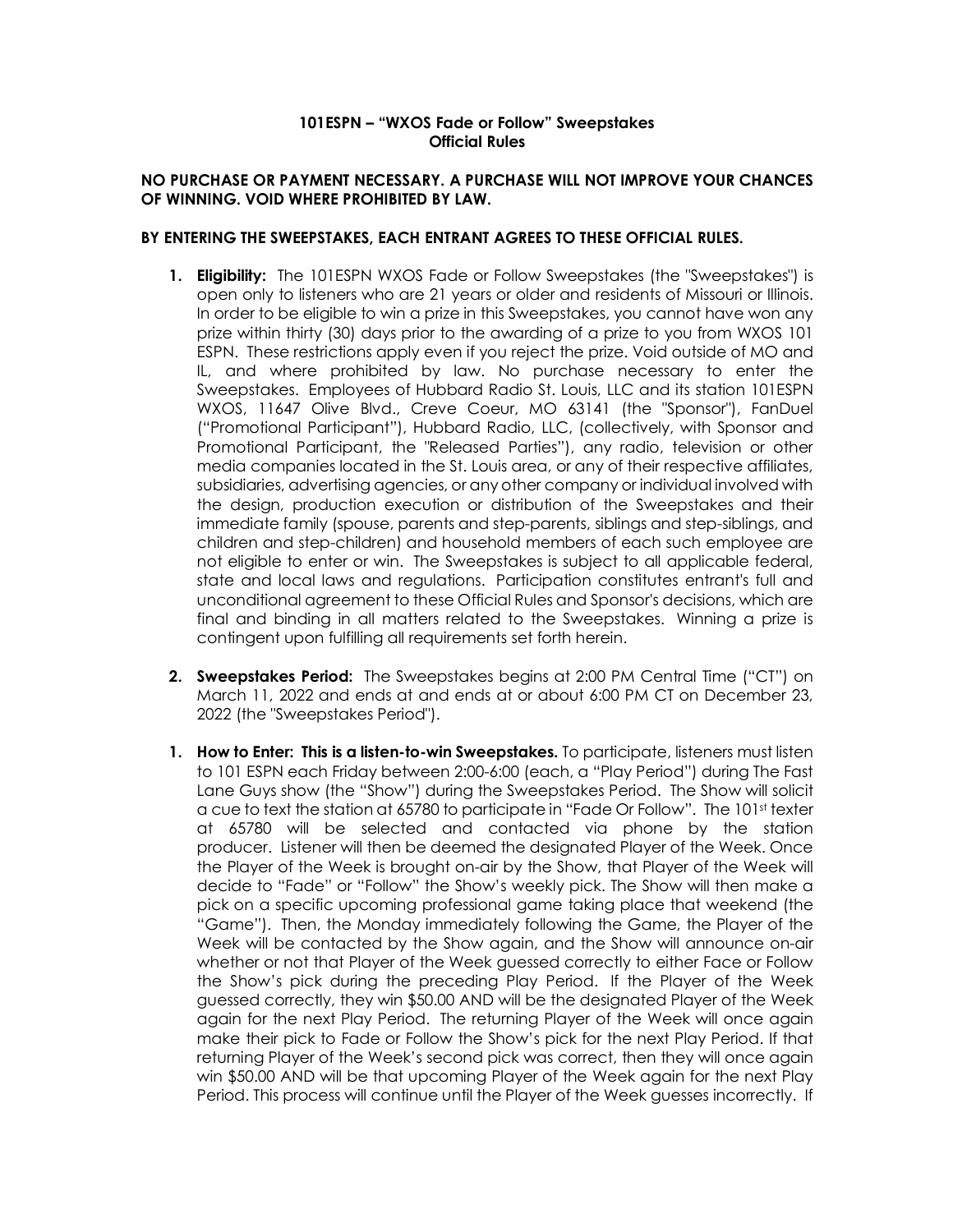the Player of the Week guesses incorrectly, they will NOT win \$50.00 and will be done being the Player of the Week and the Show will solicit another listener to text in to play for the next Play Period. Odds of being a Player of the Week depends on the number of listeners texting in after the cue-to-text is announced. Odds of winning a prize depends on the outcome of each Game and whether or not the Player of the Week guessed correctly. By texting into the Show, to attempt to become a Player of the Week, each texter understands and agrees to allow their call to be recorded and/or aired on the Station if selected as the 101st texter. Limit one (1) Player of the Week per person/household during the entire Sweepstakes Period (i.e., once a Player of the Week guesses incorrectly, they cannot become a Player of the Week again).

Note that webcasts of Station's programming are typically on a delayed basis, which may affect participation in this Sweepstakes. Sponsor will not accept collect calls. Sponsor is not responsible for telephone line unavailability, busy signals on the Sweepstakes line, operator interference, technical or atmospheric conditions that disrupt the completion of the phone call, telephone system malfunctions, or any other telephone problems which may or may not result from this Sweepstakes

2. **Prizes and Approximate Retail Values ("ARVs") –** Each Player of the Week that guesses correctly will win \$50.00 for each correct guess. ARV: \$50.00 each.

All expenses not specifically listed in these Official Rules are sole responsibility of the winner. The prize will be awarded only if the potential winner fully complies with these Official Rules. Prize consists of only those items specifically listed as part of the prize. No substitution or prize transfer allowed by winner except Sponsor may substitute the prize, or any portion thereof, for a prize of equal or greater value at Sponsor's sole discretion for any reason. All local, state, and federal taxes on the Prize are winner's sole responsibility. The winner may be required to sign a liability and/or publicity release and complete and submit a W9 ("Prize Release") prior to issuance of the prize. A 1099 form may be submitted to all appropriate taxing authorities.

- 3. **Claiming the Prize:** Upon winner verification, **as a condition of being named an official winner,** each potential winner must claim his/her prize in person at the 101ESPN at 11647 Olive Blvd., St. Louis, MO 63141, during normal business hours (8:30 a.m. – 5:30 PM CT, M-F) **within 30 days** after no longer being the Player of the Week**.** The winner must prove he or she is a qualified winner by presenting acceptable identification (e.g., state driver's license; state issued identification card; valid passport with address verification; or birth certificate with social security card and photo identification and address verification). If a winner cannot prove he or she is a qualified winner, the prize will not be awarded. All unclaimed or returned prizes remain the property of Sponsor.
- 4. **Participation Conditions/Release/Consent to use Likeness:** By participating, each participant agrees to: (a) comply with and be bound by these Official Rules and the decisions of the Sponsor which are binding and final in all matters relating to this Sweepstakes; (b) release and hold harmless the Released Parties from and against any and all claims, expenses, and liability, including but not limited to negligence and damages of any kind to persons and property, including but not limited to invasion of privacy (under appropriation, intrusion, public disclosure of private facts, false light in the public eye or other legal theory), defamation,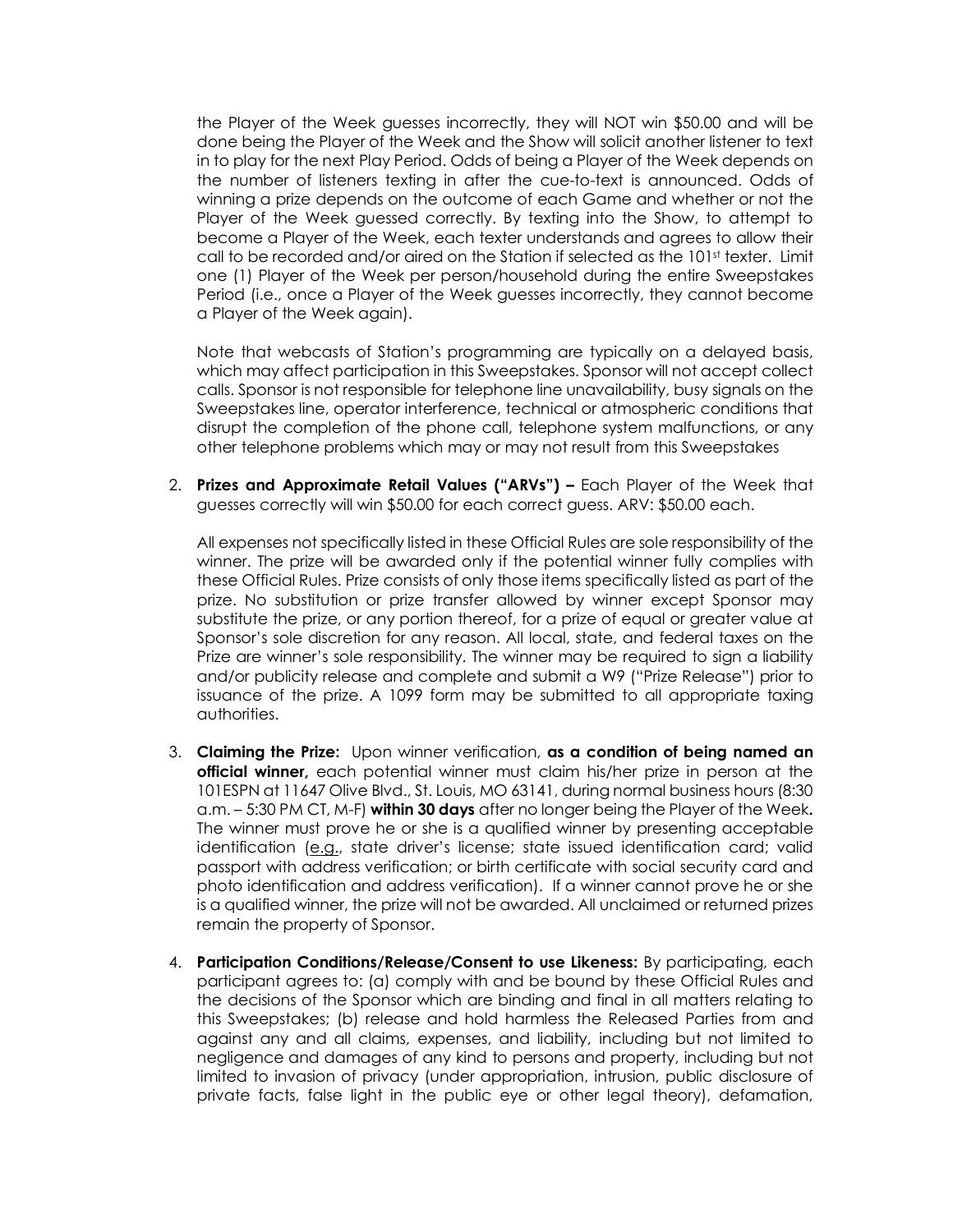slander, libel, violation of right of publicity, infringement of trademark, copyright or other intellectual property rights, property damage, or death or personal injury arising out of or relating to a participant's participation in this Sweepstakes and acceptance or use or misuse of prize; (c) indemnify, defend and hold harmless the Released Parties from and against any and all claims, expenses, and liabilities (including reasonable attorney's fees) arising out of or relating to an entrant's participation in the Sweepstakes and/or entrant's acceptance, use or misuse of prize; and (d) allow Sponsor's use for promotional purposes, of his/her likeness, voice (including a recording of the winner's telephone call to the station) and/or address (city/state) without any additional compensation. By calling in to participate in this Sweepstakes, each participant consents to his or her voice and telephone conversation being recorded and/or broadcast.

- 5. **General Conditions:** Sponsor reserves the right to cancel, suspend and/or modify the Sweepstakes, or any part of it, for any reason whatsoever, including, without limitation, fire, flood, natural or man-made epidemic of health or other means, earthquake, explosion, labor dispute or strike, act of God or public enemy, satellite or equipment failure, riot or civil disturbance, terrorist threat or activity, war (declared or undeclared) or any federal state or local government law, order, or regulation, public health crisis, order of any court or jurisdiction or if any fraud, technical failures or any other factor beyond Sponsor's reasonable control impairs the integrity or proper functioning of the Sweepstakes, as determined by Sponsor in its sole discretion. Sponsor reserves the right, in its sole discretion, to disqualify any individual it finds to be tampering with the participation process or the operation of the Sweepstakes or to be acting in violation of these Official Rules or any other promotion or in an unsportsmanlike or disruptive manner. Any attempt by any person to deliberately undermine the legitimate operation of the Sweepstakes may be a violation of criminal and civil law, and, should such an attempt be made, Sponsor reserves the right to seek damages from any such person to the fullest extent permitted by law. Only the type and quantity of prizes described in these Official Rules will be awarded. The invalidity or unenforceability of any provision of these rules shall not affect the validity or enforceability of any other provision. In the event that any provision is determined to be invalid or otherwise unenforceable or illegal, these rules shall otherwise remain in effect and shall be construed in accordance with their terms as if the invalid or illegal provision were not contained herein. Sponsor's failure to enforce any term of these Official Rules shall not constitute a waiver of that provision.
- 6. **Limitations of Liability:** The Released Parties as set forth above are not responsible for: (1) any incorrect or inaccurate information, whether caused by entrants, printing errors or by any of the equipment or programming associated with or utilized in the Sweepstakes; (2) technical failures of any kind, including, but not limited to, malfunctions, interruptions or disconnections in phone lines or network hardware or software; (3) unauthorized human intervention in any part of the participation process or the Sweepstakes; (4) technical or human error which may occur in the administration of the Sweepstakes or the processing of phone calls; or (5) any injury or damage to persons or property which may be caused, directly or indirectly, in whole or in part, from entrant's participation in the Sweepstakes or receipt or use or misuse of any Prize.
- 7. **Disputes/Governing Law:** Except where prohibited, entrant agrees that: (1) any and all disputes, claims and causes of action arising out of or connected with this